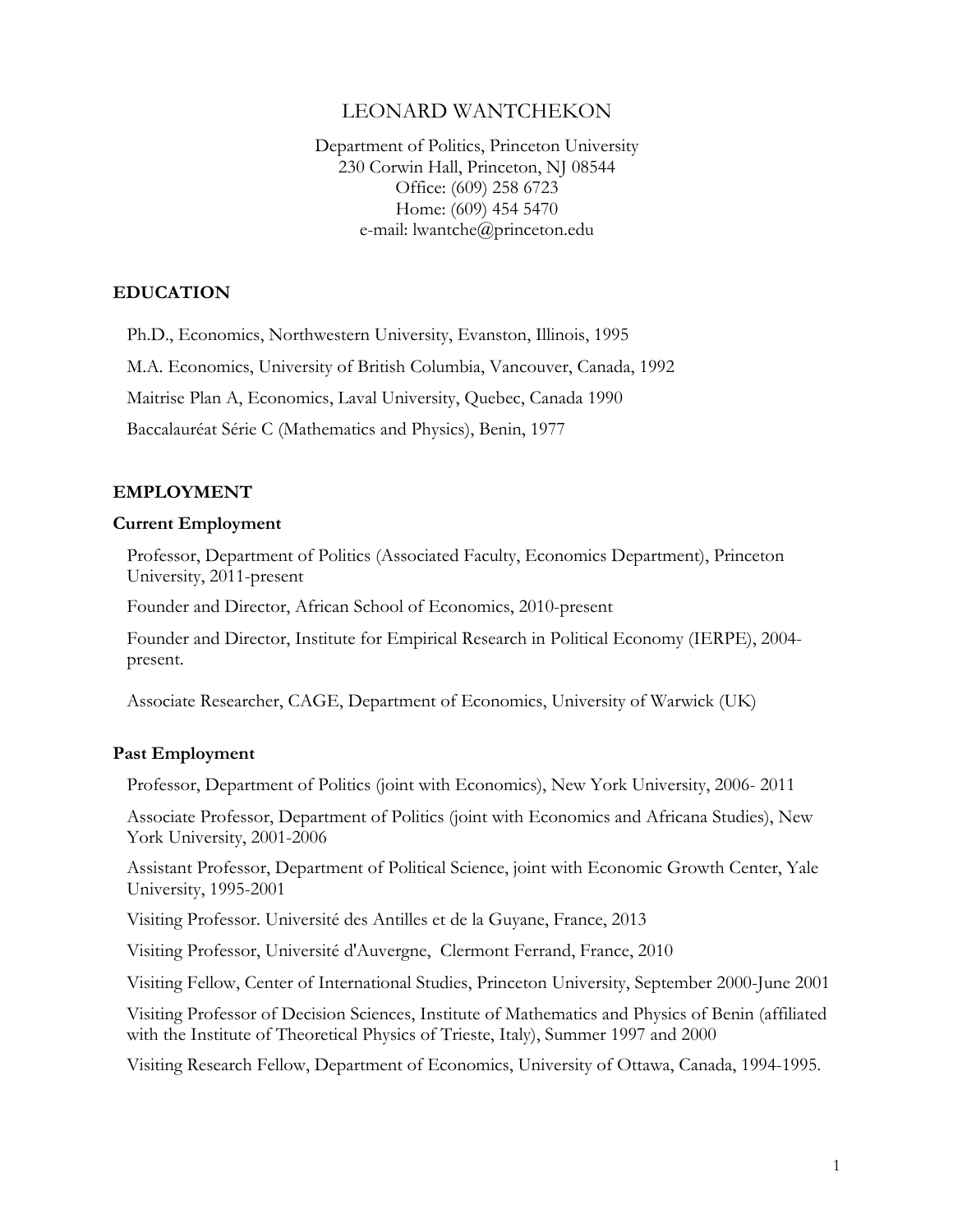# **RESEARCH**

## **Manuscripts Under Review**

- 1. "Policy Deliberation and Voting Behavior: Evidence from a Campaign Experiment in Benin" *Submitted.*
- 2. "Politician-Voter Co-ethnicity and Electoral Support for Public Goods: Evidence from a Field Experiment" (with Yves Atchade and Gwyneth MccLendon), *Submitted.*
- 3. "Critical Junctures: Independence Movements and Democracy in Africa" (with Omar Garcia Ponce), *Submitted.*
- 4. "Do Electoral Handouts Affect Voting Behavior?" (with Jenny Guardado). *Submitted*

# **Published Papers**

- 1. Education and Human Capital Externalities: Evidence from Colonial Benin" (with Natalija Notva and Marko Klansja), *Quarterly Journal of Economics.* Forthcoming
- *2.* "Corruption and Ideology in Autocracies" (with James Hollyer), *Journal of Law, Economics and Organization.,* Forthcoming
- 3. "Does Corruption Information Inspire the Fight or Quash the Hope? A Field Experiment in Mexico on Voter Turnout, Choice and Party Identification" (with Alberto Chong, Ana de la O, Dean Karlan). *Journal of Politics,* Forthcoming
- *4.* "Can Informed Public Deliberation Overcome Clientelism? Experimental Evidence from Benin" (with T. Fujiwara). 2013. *American Economic Journal: Applied Economics*., 5(4): 241- 255.
- 5. "Public Investment in Rural Infrastructure: Some Political Economy Considerations" (with Moussa Blimpo and Robin Harding), 2013 *Journal of African Economies*, 22: ii57-ii83
- *6.* "The Slave Trade and the Origins of Mistrust in Africa" (with Nathan Nunn). 2011*. American Economic Review,* Vol. 11, No. 7, 5221-3252.
- *7.* "Methodology Update: Randomized Controlled Trials, Structural Models and the Study of Politics" (with Jenny Guardardo) 2011. *Journal of African Economies*, 20 (4) pp. 653-672.
- 8. "Clientelism and Vote Buying: Lessons from Field Experiments in West Africa" (with Pedro Vicente). 2009 *Oxford Review of Economic Policy*, 25 (2) pp. 292-305.
- 9. "Political Rights versus Public Goods: Uncovering the Determinants of Satisfaction with Democracy in Africa (with Gwen Taylor)"; *Afrique Contemporaine* (December, 2006).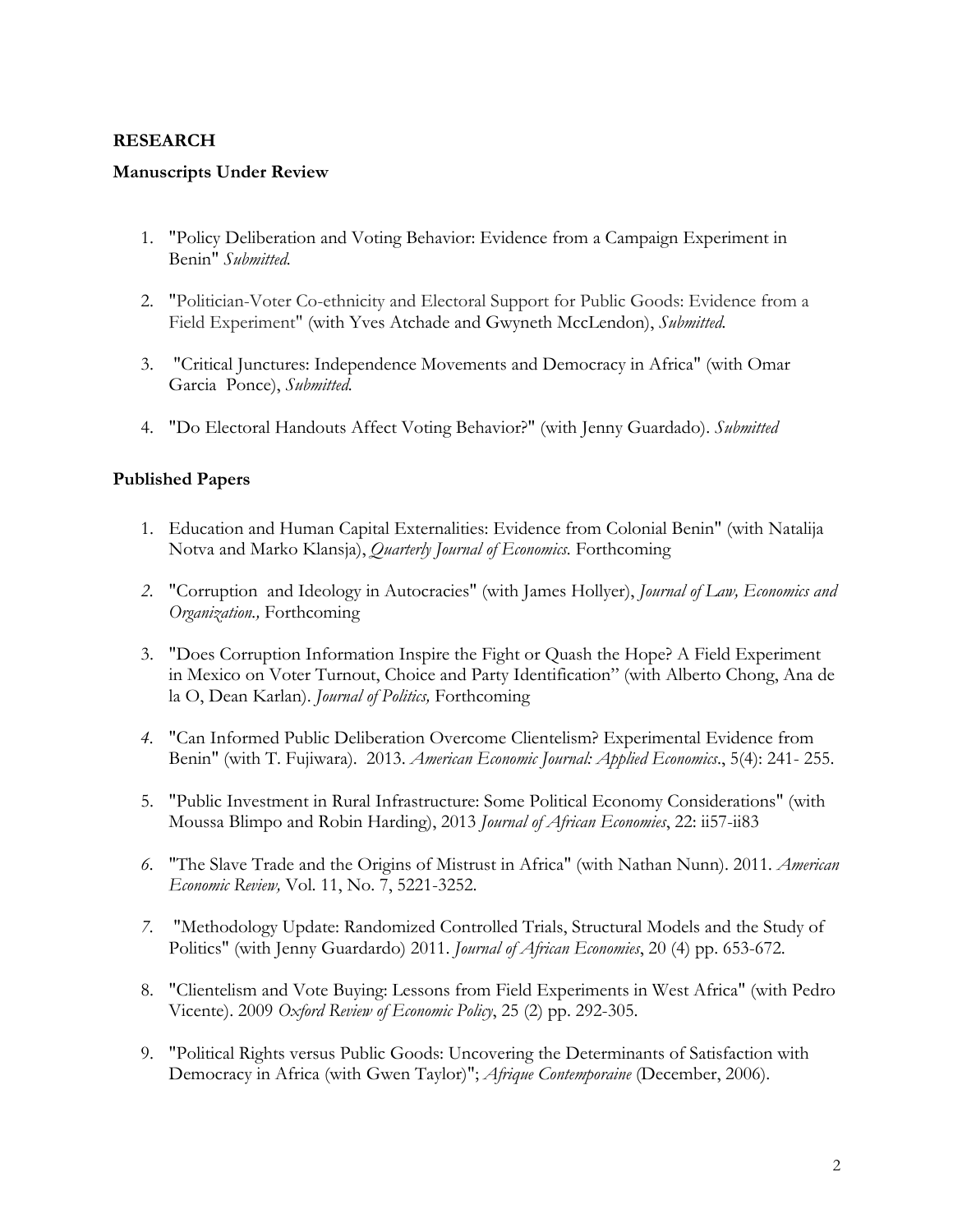- *10.* "The Paradox of Warlord Democracy: A Theoretical Investigation", 2004, *American Political Science Review*, Vol. 98 (February), pp. 17-33.
- *11.* "Resource Wealth and Political Regimes in Africa", 2004, (with Nathan Jensen), *Comparative Political Studies,* Vol. 37 (September), pp. 816-841.
- *12.* "Clientelism and Voting Behavior: Evidence from a Field Experiment in Benin", 2003, *World Politics*, Vol. 55, pp. 399-422.
- *13.* "Why do Resource Dependent Countries Have Authoritarian Governments?, 2002 *Journal of African Finance and Economic Development,* Vol. 5, No. 2, pp. 57-77.
- *14.* "A Theory of Post-Civil War Democratization" (with Zvika Neeman), 2002, *Journal of Theoretical Politics,* Vol. 4, No 14.
- 15. "Electoral Competition Under the Threat of Political Unrest" (with Matthew Ellman), 2000, *Quarterly Journal of Economics*, Vol. 115, Issue 2, pp. 499-531.
- 16. "Credible Power-Sharing Agreements", 2000, *Constitutional Political Economy*, Vol. 11, No. 4, pp. 329-352.
- 17. "Strategic Voting in Conditions of Political Instability: the 1994 Elections in El Salvador", 1999, *Comparative Political Studies*, Vol. 32, No. 7, pp. 811-835.
- 18. "The Game of Torture", 1999, (with Andrew Healy) *Journal of Conflict Resolution*, Vol. 43, No. 5, pp. 596-609.
- 19. "On the Nature of First Democratic Elections", 1999, *Journal of Conflict Resolution*, Vol. 43, No. 2, pp. 230-243.
- *20.* "Electoral Competition in Conditions of Regime Change", 1996, *Cuadernos Economicos, Vol. 1, No. 62, pp. 123-145.*

### **Book Chapters and Other Publications**

- 1. "A Graphical Approximation to Generalization: Definitions and Diagrams (with Fernando Martel Garcia). In R. Gisselquist and M. Niño-Zarazúa (eds.) *Experimental and Non-Experimental Methods in the Study of Government Performance: Contributions and Limits* (forthcoming).
- *2.* "Democracy and Development" in Aryeetey et al eds, *Oxford Companion to the Economics of Africa, Oxford University Press*. 2012.
- 3. "Experimental Research on Democracy and Development" (with Ana de la O), 2011, in James Druckman et al (eds) *Cambridge Handbook of Experimental Political Science*. Cambridge University Press.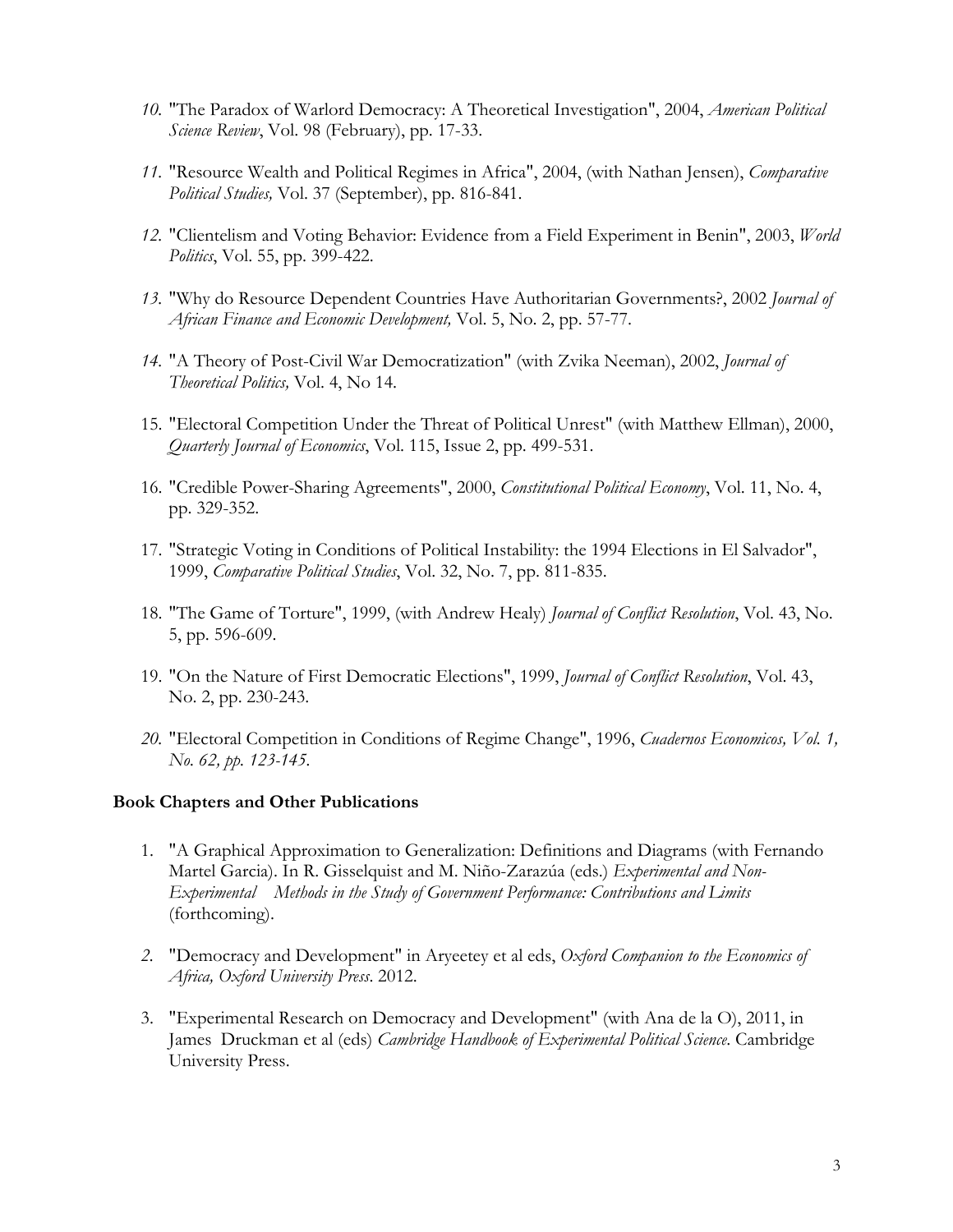- 4. "Help Me Help You: Conducting Field Experiments with Political Elites" (with Peter John Loewen, Daniel Rubenson), 2010 in "Field Experiments in Comparative Politics and Policy"special issue of *The Annals of the American Academy of Political and Social Science.*
- 5. "Theory, External Validity and Experimental Inference: Some Conjectures (with Fernando Martel Garcia), 2010 in "Field Experiments in Comparative Politics and Policy" special issue of *The Annals of the American Academy of Political and Social Science*.
- 6. "Information, Social Networks, and the Demand for Public Goods: Experimental Evidence from Benin" (with Christel Vermeersch). 2008. in Sina Odugbemi and Taeku Lee, editors, *Generating Genuine Demand for Accountability: Public Opinion and State Responsiveness*. World Bank Publications.
- 7. "Transfer Dependence and Regional Disparities in Nigerian Federalism" (with Tamar Asadurian and Emmanuel Nnadozie), 2005, in *The Dynamics of Federalism: the Political Economy Reality,* T.N. Srinivasan and Jessica Wallack, eds, Cambridge University Press.
- 8. "Clientelisme Electoral au Benin: Resultats d'une Etude Experimentale de Terrain", 2003, *Politique Africaine*, No 90 (June), pp. 145-160.
- 9. "Africa: Dictatorial and Democratic Electoral Systems since 1946" 2004 (co-authored with Matt Golder) in Colomer, Josep. ed. *Handbook of Electoral System Design*. London: Palgrave.
- 10. "Conflict Prevention through Development Cooperation, (A book length report written with Peter Wallenstein [team leader], Mary Anderson, Birger Heldt and Steve Stedman), 2000, OECD Publications.
- 11. "Democratic Consolidation in Benin: Lessons from the 1996 Elections (with Paul Ngomo), 2001, *Nordic Africa Institute Publications*, Issue No. 2, May 2001.
- *12.* 17. "Electoral Competition in Conditions of Regime Change", 1996, *Cuadernos Economicos, Vol. 1, No. 62, pp. 123-145.*

# **Books**

- 1. *Rêver à Contre-Courant: Autobiographie*. 2012. Paris. Editions l'Harmattan.
- 2. *New Advances in Experimental Research on Corruption* (with Danila Serra). 2012. Edited Volume, United Kingdom: Emerald Books.

# **Working Papers**

- 1. The Curse of Good Soil? Land Fertility, Roads and Rural Poverty in Africa (with Piero Stanig)
- 2. Policy Deliberation and Electoral Returns: Experimental Evidence from the Phillipines.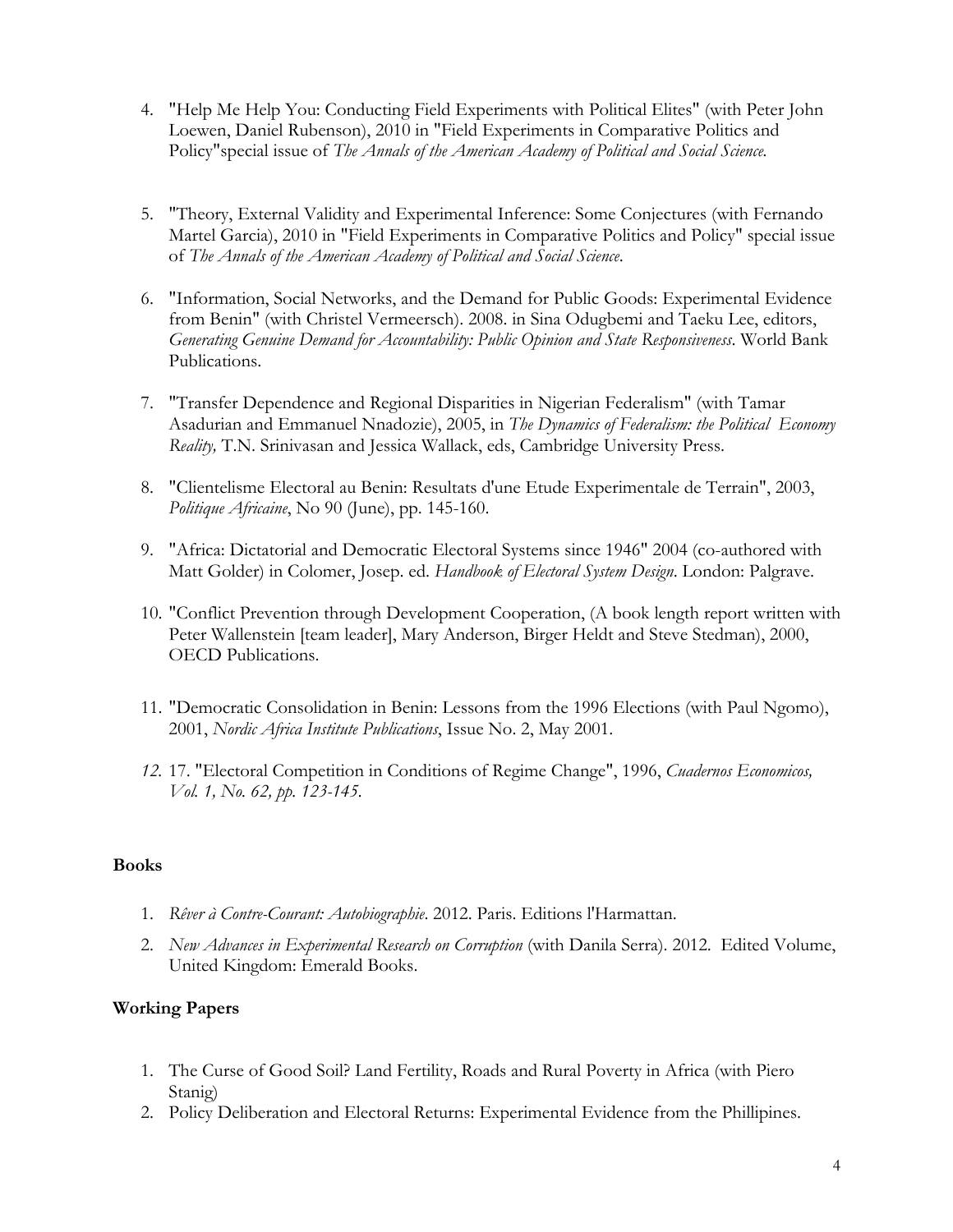- 3. "Randomized Evaluation of Institutions: Theory with Applications to Voting and Deliberation Experiments" (with Yves Atchade).
- 4. "Echoes of the Malagasy Uprising: Estimating the Long Term Effects of Colonial Repression on Political Attitudes in Madagascar" (Omar Garcia-Ponce).
- 5. "School-Based Management and Primary Education Achievement in Benin" (with Moussa Blimpo).
- 6. "Can Institutionalized Parties Overcome Clientelism?" (with Peter Buisseret).
- 7. "Migration, Bureaucratic Reforms and Institutional Persistence: Evidence from US Municipalities" (with Alexander Bolton and James Hollyer).
- 8. "Choosing between Corruption, Violence: a Survey Experiment on Fear, Drug-War Violence and Political Behavior in Mexico." (with Omar Garcia Ponce and Thomas Zeitack)
- 9. "Rising Crime in New Democracies" (with Yang-Yang Zhou and Romuald Anago).
- 10. "Electoral Institutions and Political Polarization: Evidence from an Approval Voting Experiment in Benin" (with Alda Kabre, Jean-Francois Laslier, and Karine van de Straeten).
- 11. "Underground Insurgency and Democratic Revolution" (with Antonio Cabrales, Antoni Calvo- Armengol).

# **Media Coverage (Selected)**

- 1. Professors Offer A Reality Check For Politicians, by Lynne Browney*, New York Times,* a review of "Clientelism and Voting Behavior:, *World Politics*, 2003
- 2. On the Legacy and Slave Trade in Africa: Two Scholars Find Lasting Distrust Among People of the Region" by Gregory Rodriguez, *Los Angeles Times*, a review of "The Slave Trade and the Origins of Mistrust in Africa, *American Economic Review*, 2011. .
- 3. "Dreaming Against the Current": A review of "Rêver à Contre Courant: Autobiographie" by Nicholas Van Walle, *Foreign Affairs*, 2013.
- 4. "Leonard Wantchekon, Un Désir de Reconnaissance" by Jean-Eric Boulin, *Jeune Afrique,* Paris, March 10, 2011.
- 5. "La Sécurité Alimentaire en Question" in Etat de l'Afrique (State of Africa), *Jeune Afrique*, Paris, Hors Série, 2011.
- 6. ''An Activist who Fled Jail in Benin to Become a Princeton Professor'' by Annie Maccoby Berglof, Financial Times, 2013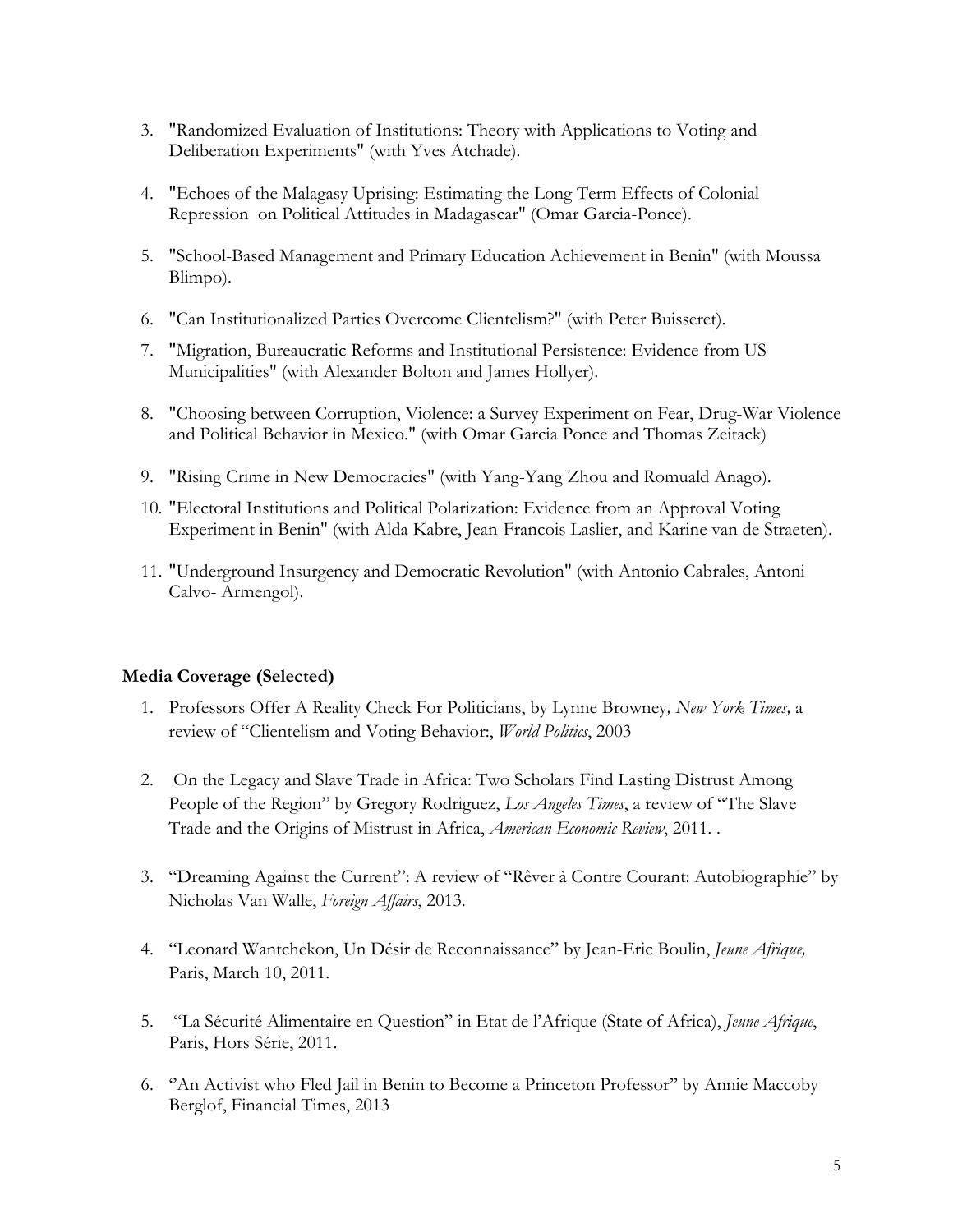## **FELLOWSHIPS AND AWARDS**

 Fellow, American Academy of Arts and Sciences, 2013 Open Society Foundation Fellowship, Soil Quality, Roads and Rural Poverty in Africa, 2014 Bobst Center Grant. Princeton University. Campaign Experiment on Policy Deliberation in the Philippines, 2013 Center of International Teaching and Research, Empirical Political Economy, 2013 Women for Africa Grant, Empirical Research at the African School of Economics, 2012 Open Society Institute of West Africa, Grant, Campaign Experiment on Policy Deliberation in Benin, 2012 SES Grant, Empirical Research at the African School of Economics, 2012 IDRC Think Tank Initiative, Empirical Research at the IERPE. 2009-, Denmark Ministry of Foreign Affairs Research Grant, 2008-2011, (School Governance) Folke Academy, Sweden, Research Grant (2005) Institution for Social and Policy Studies Field Experiment Grant, Yale University, 2000-2001 Yale University, Research Grant, 1996, 1997, 1998

# **KEYNOTE INVITATION**

 Oxford University, CSAE African Development Conference, 2014 ECG Annual Convention, Johannesburg, 2014

## **PROFESSIONAL ACTIVITIES**

#### **Committee Work**

 Program Committee, International Economic Association World Congress, 2013 Member, Board of Directors, Partnership for Economy Policy, Laval University, 2013- Founder and Coordinator, Empirical Political Economy Network, Princeton University, 2013 Member, Council of International Teaching and Research, Princeton University, 2011-present Member of the Executive Committee, Afrobarometer Network, 2005-present Secretary, American Political Science Association. 2008-09 Program Chair, Comparative Politics, American Political Science Association Meetings, 2005 Member, Advisory Council and Technical Committee, Ibrahim Index of African Governance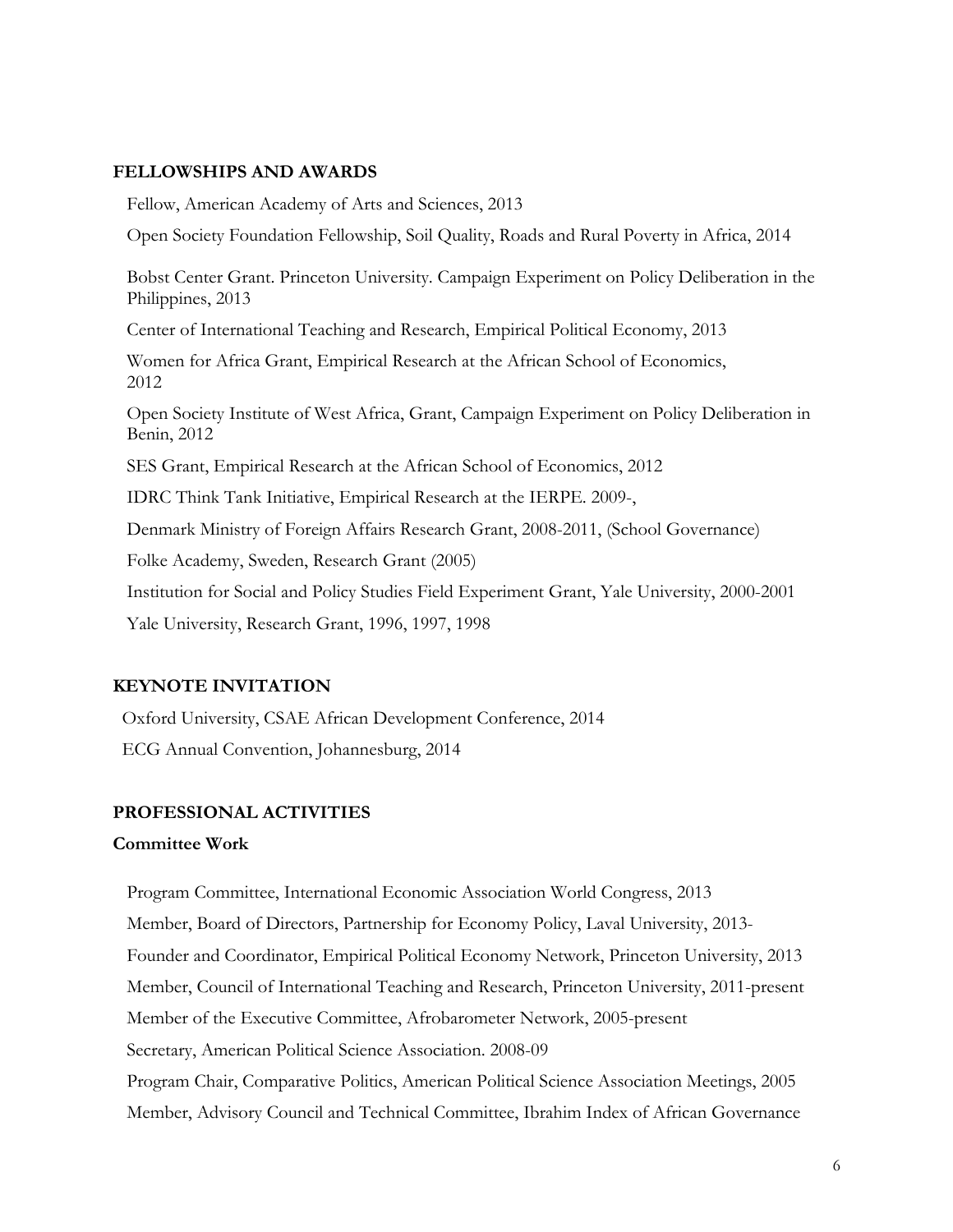Non-Resident Fellow, OECD Development Center, 2008-present Editor/Managing Editor, Journal of African Development, 2001-2009 Cofounder/Deputy Secretary of "Front Démocratique du Bénin", the only opposition group in Benin during the military rule. Served as Editor of the Journal of the Front, 1982-1987 President of the Student Union "Organization de Lutte des Universitaires du Benin", 1978-1987

## **Reviewer**

American Economic Review, American Journal of Political Science, American Political Science Review, British Journal of Political Science, Comparative Political Studies, Economic Development and Cultural Change, European Economic Review, Journal of Development Economics, European Economic Review, International Studies Quarterly, Journal of Applied Econometrics, Journal of Conflict Resolution, Journal of Politics, Journal of Public Economics, Journal of Economic Growth, Quarterly Journal of Economics, Review of Economics and Statistics, World Politics

## **Courses Taught**

 Yale: Democratization, Analytical Democratic Theory, Analytical Comparative Politics, Game Theory, Positive Political Economy, African Politics, and Democracy and Markets.

 New York University: Field Experiments in Political Science, Theories of Democratization, Political Economy, Comparative Politics, Political Economy of Development, Introduction to Comparative Politics, Topics in African Politics.

 Princeton University: Clientelism and Redistributive Politics, Experimental Research in Political Economy, Political and Economic Development in Africa

### **Selected Conferences and Workshops**

2014. Oxford, Maryland, Georgetown, World Bank, Michigan State, African School of **Economics** 

2013- 2014: Rochester, PSE, LSE, Warwick, Institute of Advanced Studies (Princeton), UAC (Benin), BREAD Conference, Harvard, Princeton, University of Martinique, Columbia, Yale, IIES Stockholm, Boston University

 2012-2013: Nobel Conference on Growth and Development, Princeton, Northwestern, Science Po (Paris), Stanford GSB, SMU Dallas, NBER Political Economy.

 2011-2012: Juan March Conference on Clientelism, Toulouse, Namur, LSE, Virgina, UCSD, Georgetown, Stanford, Paris-Sorbonne, Princeton